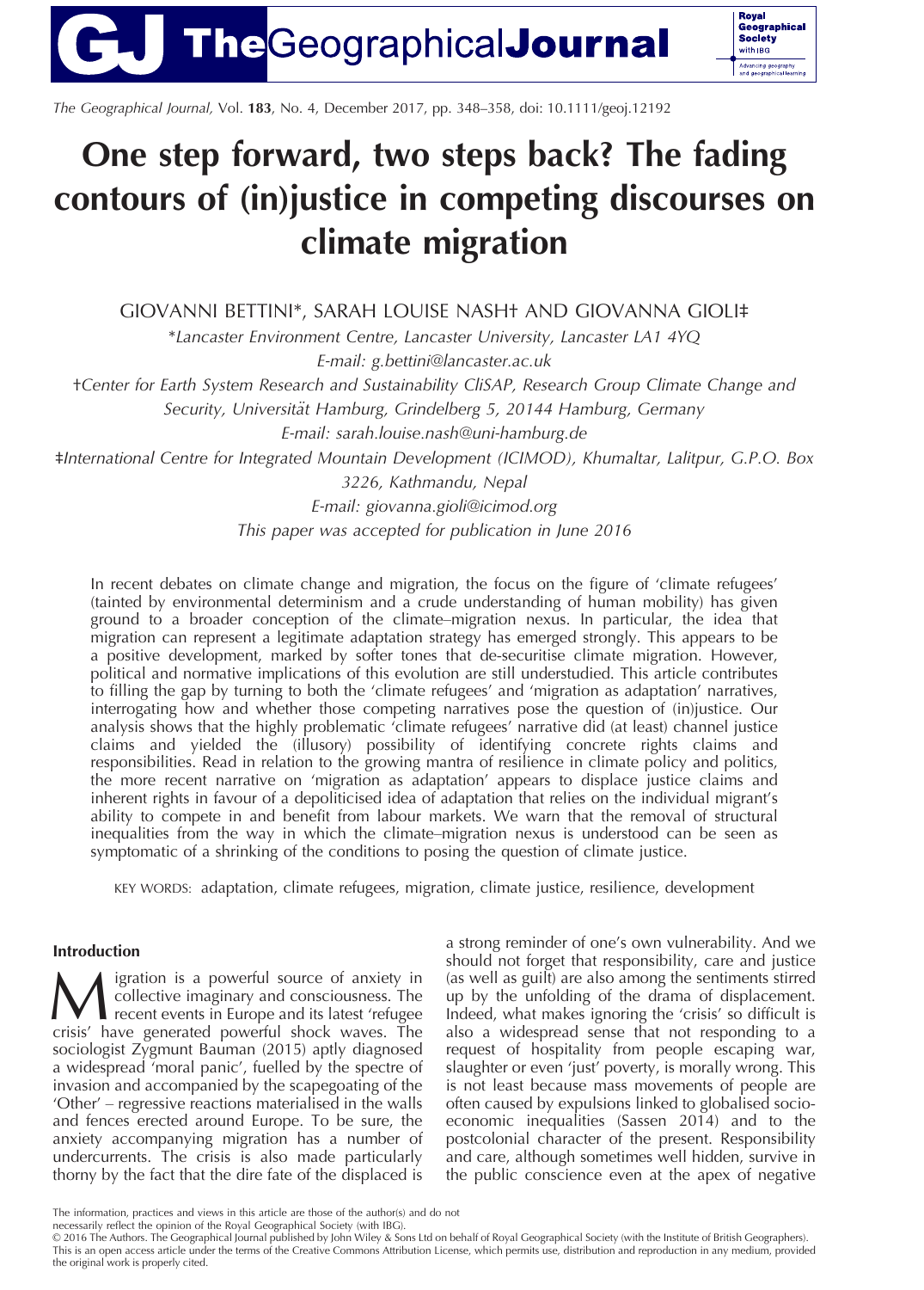sentiments over migration, as some opinion polls indicate (e.g. TENT Foundation 2016).

This paper starts from the conviction that this intricate affective knot has also had an important role in the way so-called 'climate migration' has emerged as a salient policy issue – with the prospect of large-scale movements of people triggered by climate change generating both fears and calls to protect those affected. While gathering momentum and evolving into a recognised phenomenon in established scientific and policy arenas<sup>1</sup>, the climate–migration nexus has been understood in a number of different ways<sup>2</sup>. Various studies illustrate the coexistence of framings that depict the affected populations as victims or security threats (with the nexus understood in terms of displacement), as adaptive agents (with migration seen as a coping mechanism or adaptation strategy), and as political subjects (for an overview of these framings, see Farbotko and Lazrus 2012; Mayer 2014; McNamara and Gibson 2009; Ransan-Cooper et al. 2015).

Resonating with the recurrent waves of alarm and alarmism on migration and asylum (of which the recent events in Europe are a paradigmatic example), the framing of the climate change and migration nexus in terms of mass displacement, 'climate refugees' and security has proved very resilient. This framing – close to what earlier literature identified as the maximalist (Morrissey 2012; Suhrke 1994) or alarmist approach (Gemenne 2011) – has been very influential, if not dominant, in academic (Biermann and Boas 2008; Myers 2002; Reuveny 2007; Stern 2007; Westra 2009), advocacy (Christian Aid 2007; Environmental Justice Foundation 2009) and policy (Council of the European Union 2008; WBGU 2008) arenas, and is dominant in the portrayal of the issue offered up by the media. The 'success' and problematic character of the maximalist approach are witnessed by the frequency with which violence and conflict in several parts of the world (and the surge in the number of arrivals at Europe's borderland) are associated with environmental and climate change. While a few scientific studies (Cook et al. 2016; Kelley et al. 2015) have explored the linkages between climate change and the Syrian crisis (for a more accurate account, see Fröhlich 2016), some media coverage has propagated a simplistic version that links the conflict and related displacement to climate change (rather than to a number of economic, social and political matters), making the Syrian situation into a worrying anticipation of what is (said) to come with an escalating global warming<sup>3</sup>.

However, the last few years have also witnessed what we could call a change in the 'power balance' among the framings, with the affirmation of discourses that articulate the climate change and migration nexus in the context of the emerging neoliberal governmentality of adaptation and resilience (cf. Bettini 2014; Felli 2013; Methmann

and Oels 2015; Turhan et al. 2015). The idea that migration can represent a legitimate adaptation strategy has gained ground (Black et al. 2011; Tacoli 2009; UK Government Office for Science 2011; Warner et al. 2012), witnessing a partial but important relocation of migration from the domains of security and humanitarian emergency management to that of development (Bettini and Gioli 2016). At least in academic and policy contexts, there has been a shift of focus from 'climate refugees' to 'climate migration' and a broader array of mobility responses.

How do these different framings and discourses on the climate–migration nexus relate to the intricate tangle of reactions that migration and displacement raise? With such a question in mind, this article focuses on a rather underexplored issue, namely the different ways in which competing framings respond to and integrate the sense of justice, (in)equality, guilt and responsibility discussed above. In particular, we question how the shift from climate refugees to climate migration could signal a marginalisation of the very problem of 'climate justice' in the debate on the climate change and migration nexus, symptomatic of broader tendencies in climate politics. Indeed, we will document a move away from inherent rights, towards the idea that risk should be governed through the fostering of individual preparedness, which in this case falls on the shoulders of (potential) migrants. The debate becomes less about institutional agents (States and the international community) securing the inherent human rights of some kind of (potentially dangerous) victim, and more about the ways in which individuals can utilise migration to become resilient. This article discusses the risks that the emerging narrative on 'migration as adaptation' entails in terms of a shrinking of the space for the identification (or reclamation) of rights and responsibilities, which are among the ingredients of the problematisation of climate change in terms of international and intersectional justice.

The following section contextualises the evolution of the debate on climate migration within the broader trend towards resilience in international policy discourses, both of which we will argue are manifested in the 'migration as adaptation' narrative. Following from this, we discuss how climate justice is problematised in relation to the linked issues of climate change and migration. The fourth and fifth sections consider the 'climate refugees' and the 'migration as adaptation' narratives in turn and detail how rights and responsibilities are configured, pointing to what this means for how inequalities are understood and (potentially) acted upon.

We conclude that the climate change and migration nexus is moving away from an approach based on inherent rights and justice to a selfhelp approach to climate change adaptation based on resilience and preparedness. Remedying the inequalities that underscore how the negative effects

The Geographical Journal 2017 183 348–358 doi: 10.1111/geoj.12192

<sup>© 2016</sup> The Authors. The Geographical Journal published by John Wiley & Sons Ltd on behalf of Royal Geographical Society (with the Institute of British Geographers)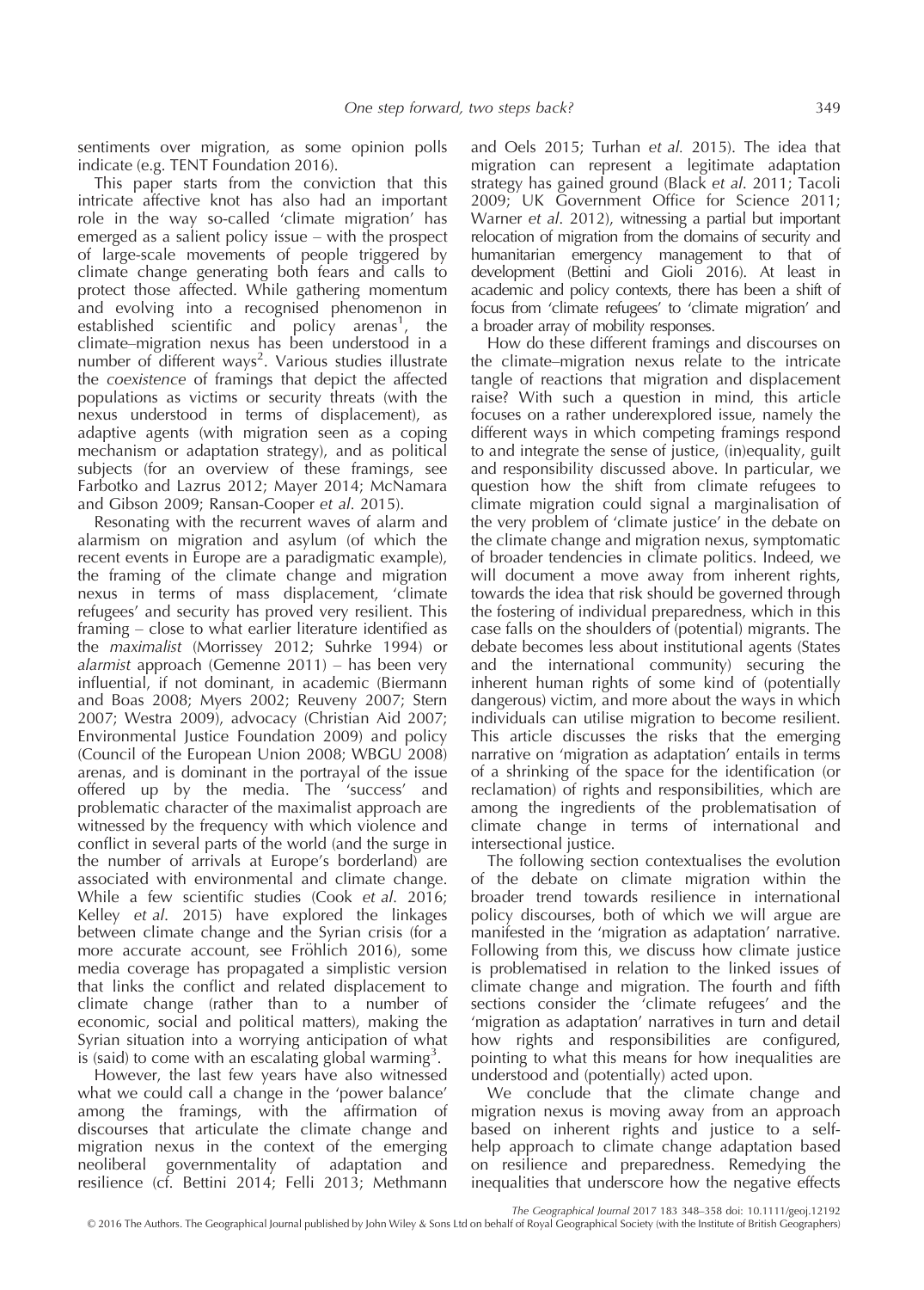of climate change are distributed slips under the radar, and instead, people are expected (or perhaps forced) to overcome the difficulties posed by climate change by living up to the opportunities afforded to them by labour migration.

## Post-interventionism and resilience

Discourses on the climate change and migration nexus are not evolving in a vacuum. Rather they reflect broader shifts that are underway in how risk is conceptualised and governed in terms of resilience (Chandler 2014; Evans and Reid 2014), and in how climate change is governed through the 'holy trinity of vulnerability, adaptive capacity, and resilience' (Taylor 2015, 53; see also Grove 2014a; Watts 2015). The concept of resilience, which can be traced back to a peculiar cross-breeding between ecological and economical rationalities (Reid 2012), has proliferated in a number of policy domains such as those concerned with global environmental change, humanitarian interventions, and international development (Dunn Cavelty et al. 2015, see also the Themed Section on Vulnerability, Resilience and Adaptation in this Journal, vol. 182(2)). Resilience generally refers to the ability of an individual or community to withstand, adapt to, and recover from external disturbances – of which climate change is a prominent example. This definition poses climate change as an unavoidable external disturbance to which individuals and communities must adapt. Therefore, some authors have warned that the focus on resilience may draw attention to adaptation at the expense of the mitigation of climate change (Methmann and Oels 2015).

In exploring the concept of human security, Chandler contrasts resilience practices with 'highprofile debates and discussions of humanitarian intervention and human rights in the 1990s' (Chandler 2012, 213), which marked the peak period for enthusiasm regarding interventionist 'humanitarian operations' where human rights (and the inability or unwillingness of the state in question to protect these human rights) were propagated as the reason for intervention. However, Chandler charts a move away from this liberal internationalist paradigm and its claims on the West to act as protectors or humanitarian interveners, towards more decentralised (although not necessarily less violent) mechanisms fostering the self-securing agency (i.e. the resilience) of people considered to be vulnerable (Chandler 2012).

The interventionist paradigm of the 1990s and the resilience paradigm that has been replacing it interpellate very different subjects. As Joseph points out, not without optimism, the concept of resilience 'encourages the idea of active citizenship, whereby people, rather than relying on the state, take responsibility for their own social and economic

well-being' (Joseph 2013, 42), in contrast to the 'victimhood' conferred on subjects under interventionism. The recognition of local agency has been welcomed from many quarters as a positive development in comparison both to the paternalism associated with the status of a 'victim', and to the perils to which those identified as threats are exposed. However, as others highlight, the resilient subject is in effect deprived of a number of 'inalienable rights' (Evans and Reid 2013, 91); rather than a stable rights-holder, the resilient subject is primarily an 'adaptation machine' (Grove 2014b) compelled to learn (if s/he is to gain the right to survive) the art of navigating through a precarious and dangerous existence (Evans and Reid 2014). The resilience discourse does not share one of the core elements of the liberal interventionist paradigm, that is the expectation (more or less frequently fulfilled) that States should take on the responsibility to secure their population and prevent human rights violations within their borders, and also to intervene beyond their borders when other States are unable or unwilling to do the same. There is a shift in how agency and responsibility are understood to operate, as people become responsible agents themselves, expected to mobilise their capabilities to become resilient and thus significantly reducing the expectation of an intervention by States.

## Resilience and adaptation: what room for climate justice?

In line with the broad shifts at play in international relations, climate change politics is also witnessing a move towards resilience and adaptation. This shift has the potential to reconfigure (or eclipse) the ways in which equality and justice are posed as questions of political and ethical relevance in the context of climate change.

Traditionally, questions of distribution and transfer of resources ('responsibility' and justice) have been at the crux of climate change politics, both in and outside the fora of climate negotiations. The principle of common but differentiated responsibilities was a cornerstone of the original text of the United Nation Framework Convention on Climate Change (UNFCCC 1992, 3.1), and the heavily caveated inclusion of 'climate justice' in the preamble of the Paris Agreement (UNFCCC 2016) indicates that these discussions remain greatly contested. Importantly, (in) justice and responsibility are the keywords and banners that have mobilised powerful social movements around climate change (Bond 2012; Chatterton et al. 2013; Schlosberg and Collins 2014).

Posing the question of justice and responsibility rests on a logic that is straightforward: (a) climate change may cause harm to humans; (b) the harms caused are widely considered unjust (see for instance chapter 4 in Broome 2012), as not everyone

The Geographical Journal 2017 183 348–358 doi: 10.1111/geoj.12192

<sup>© 2016</sup> The Authors. The Geographical Journal published by John Wiley & Sons Ltd on behalf of Royal Geographical Society (with the Institute of British Geographers)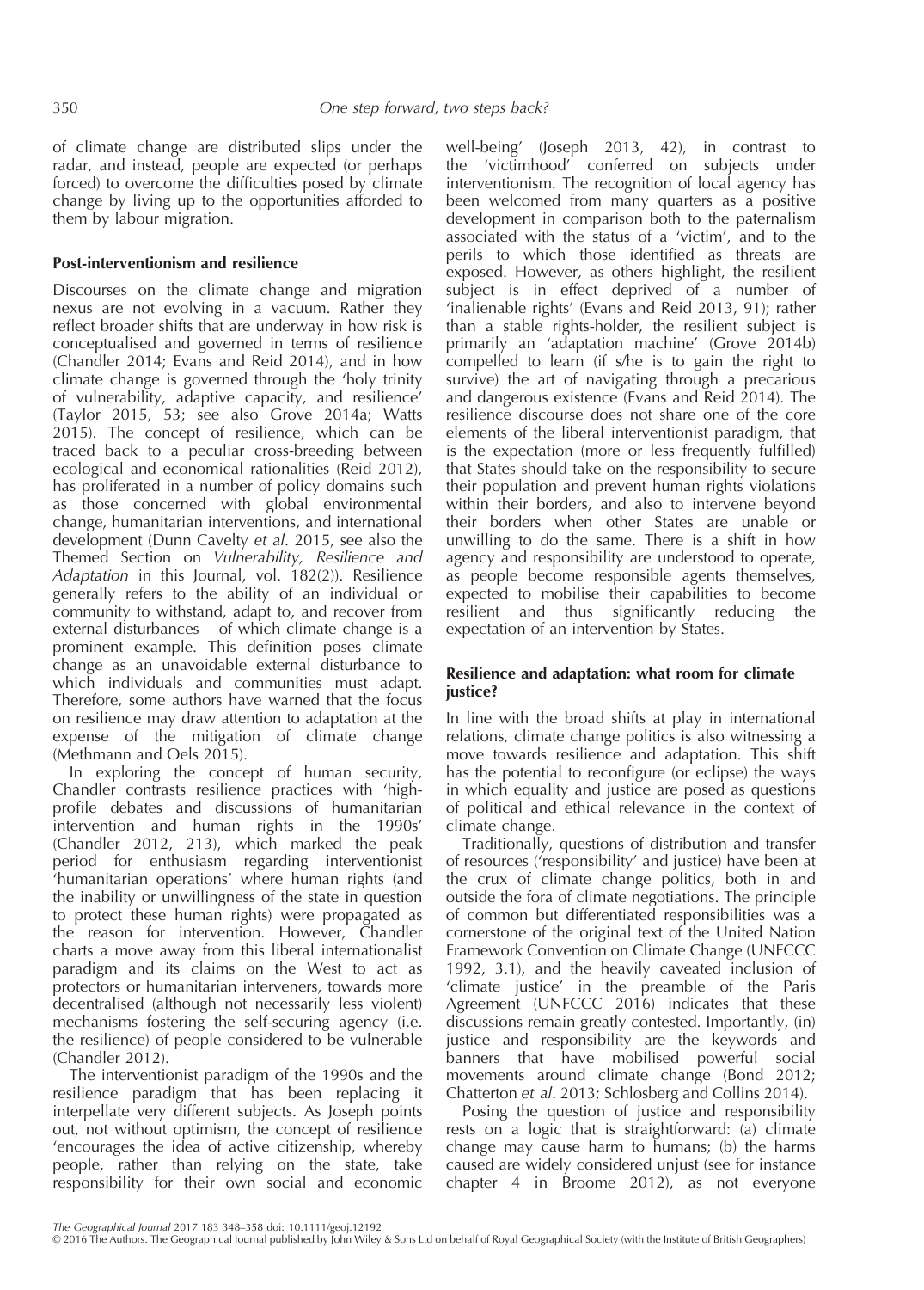contributes to the same extent to the creation of the negative impacts of  $CO<sub>2</sub>$  emissions, not everyone enjoys equally the related benefits, and not everyone has the same means to cope with the impacts; (c) the wrong should be repaired in ways that take into consideration (b).

This reasoning is easy to comprehend, widely shared, and compatible with most ethical standpoints. Nonetheless, the precise definition of the terms, let alone the translation of such reasoning into action, is far from straightforward (an issue to which we will return in relation to the climate refugee figure). This is for a number of non-banal reasons – and not only because actors (States, private companies, investors, individuals) are not keen to accept responsibilities (and related costs). The very definition of responsibility has sustained a lively debate within philosophy (for definitions and alternative approaches, see Broome 2012; Caney 2014). In political and geographical studies, there have been extensive discussions on the scale of action. While there has been a sort of 'carbon nationalism' (states have been the unit for the calculation of historical cumulative emissions, scenarios and quotas), there have been numerous proposals to focus instead on producers (Frumhoff et al. 2015) or even individuals (Chakravarty et al. 2009). The intergenerational dimension associated with permanent or long-term change adds another layer of complexity (Gardiner et al. 2010).

Despite such conundrums, the bottom line is that climate change has emerged as connected to a potential 'wrong', in theory quantifiable, measurable and attributable, which should be avoided as far as possible through climate mitigation measures. Crucially, this understanding and the invocation of climate (in)justice (Roberts and Parks 2007; Schlosberg and Collins 2014) mirror a problematisation that poses, or at least enables, questions of inequality and redistribution. The result is that 'civil society', States and the 'international community' are said to have a responsibility to (re)act in order to protect those most exposed to the adverse impacts of climate change (as posited by the interventionist paradigm).

Human rights have played an important role in this problematisation of climate change. Despite the gulf between the idealistic goals of the international human rights regime and the realpolitik behind its genealogy and operation, it is a discourse that carves out some space for the problem of 'injustice' – and indeed most definitions of climate justice contain some kind of reference to human rights. The formal premise of equality of rights allows for the problematisation of events or structural factors which threaten to disturb equality of rights as 'wrongs' – and this is often a foundational argument for protection initiatives and interventionist actions (however problematic both may prove to be). Equality is also a crucial component of rights-based

calls to protect people from the harmful impacts of climate change.

The shift towards resilience can change the very problematisation of climate change. This is not only because it goes hand in hand with the growing focuses on adaptation and on loss and damage (vis  $\tilde{a}$ vis mitigation), justified by the increase in scientific warnings that a certain amount of climate change is 'locked in' and that even adaptation will be unlikely to absorb all impacts (Roberts and Huq 2015). More importantly, it undermines the possibility for the inequalities associated with climate change (in terms of historical responsibilities, exposure, coping capabilities) to be understood as a 'wrong'; instead of being inequalities, they become differences. These different conditions become ethically neutral circumstances, a result of the roll of the dice inherent in human existence. The adverse impacts of climate change are re-signified as disturbances to which the resilient subject adapts as s/he learns 'the art of living dangerously' (Evans and Reid 2014). Once enrolled in the struggle to become resilient, people become responsible for overcoming these challenges themselves. In practice, rather than States being (formally) compelled to reduce inequalities because of their responsibility to intervene to repair a wrong and protect against its impacts, postinterventionism means that people, including potential climate migrants, are not seen as exposed to structural injustice, and instead are expected to be able to secure themselves against the odds they are facing.

Resilience does not rest on the premise of (or search for) equality: whilst the negative effects of climate change may have catastrophic consequences for some people (those who are not resilient), others will be able to withstand, adapt to and recover from these external stressors. A right to be protected is thus pushed to the background and the argument for such responsibilities, which is so core to climate justice, is replaced by initiatives to promote resilience.

#### Climate refugees

The logic outlined above, of climate change as a 'wrong' causing harm in a way that is fundamentally unjust, impacting negatively on the rights of those who are affected and thus requiring action, is clearly visible in the figure of the climate refugee. The idea is simple, even simplistic: beyond a certain threshold, climate change (via desertification, sealevel rise, droughts, extreme weather events, etc.) will render several vulnerable areas uninhabitable. These 'vulnerability hot-spots' (often visualised by maps, e.g. WBGU 2008) will generate waves of climate refugees – victims of climate-induced displacement (notably from the global South) in search of shelter (in the global North). This is the figure of climate refugees in a nutshell.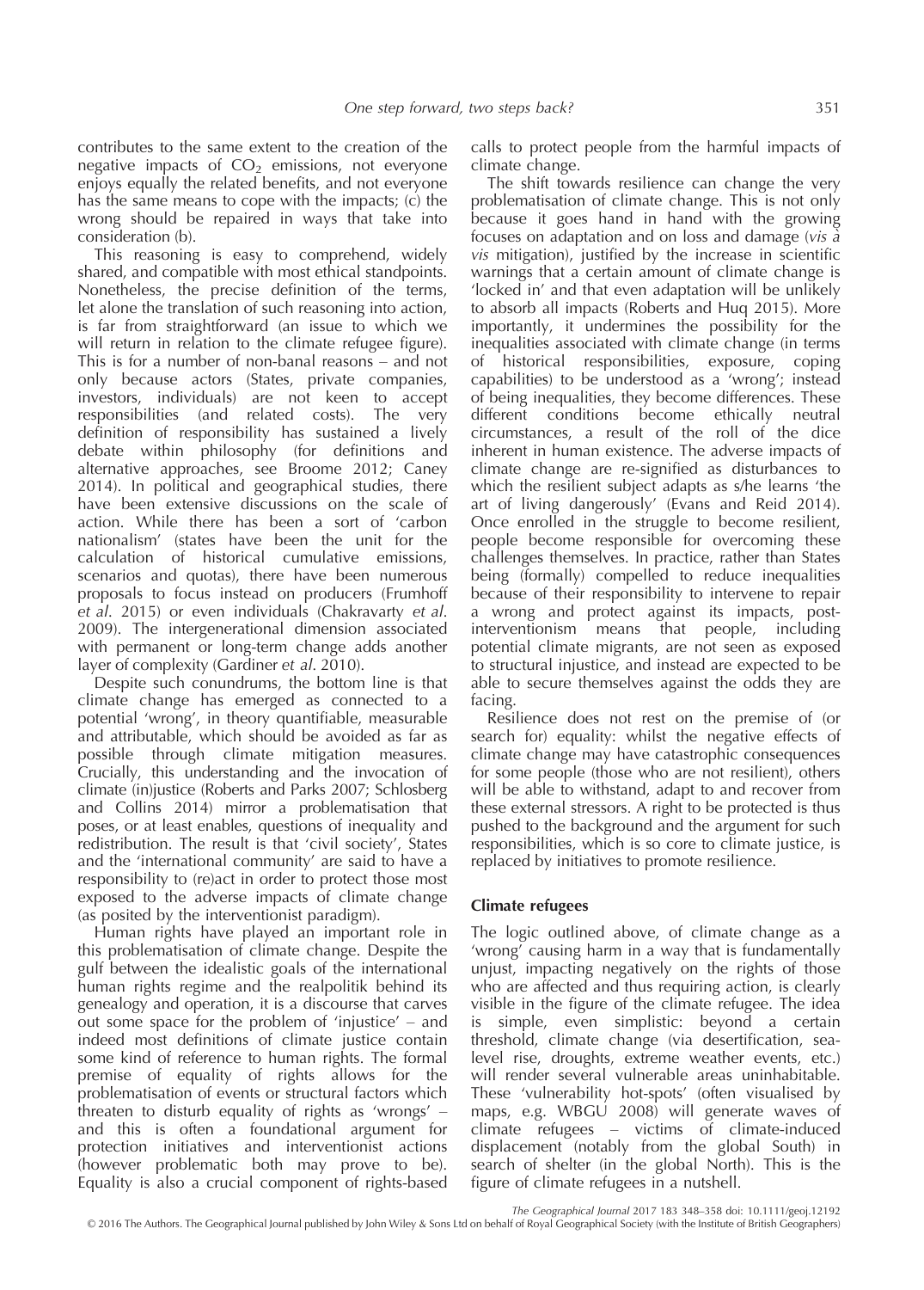Rights (and their rooting in the premise of equality) have been an essential ingredient of these debates. Human rights have offered a key tool with which to gauge the desirability of competing measures, with the defence of human rights from the impacts of climate change representing a goal for policy (see Leighton 2011; McAdam 2012; Schade 2013; Westra 2009). Rights also provide normative legitimacy and formal justification to proposed policy interventions, with human rights advocates emphasising the figure of climate refugees as the 'human face' of climate change. The responsibilities accompanying these human rights concerns are two-fold: ensuring that climate refugees are not created in the first place (bringing climate change mitigation and in situ adaptation under consideration); and introducing mechanisms to protect those people who are nevertheless displaced. The operationalisation of the idea of 'protecting climate refugees' has passed through two avenues: some have advocated an extension of the Geneva Refugee Convention to include climatedisplaced persons (Conisbee and Simms 2003; Williams 2008), while others propose development of an ad hoc protocol or convention tailored to recognise the rights of 'climate refugees' (Biermann and Boas 2010; Docherty and Giannini 2009). What we see is a combination of human rights (with States and the international community having a duty to prevent the human rights violations that occur in a situation of climate change-induced displacement); humanitarian principles (those most vulnerable are also those with the least means to cope); and historical responsibility (industrialised countries are identified as disproportionately responsible for causing the problem, based on historical carbon dioxide emissions). The calls for action to protect climate refugees are resonant of the interventionist framing of human security that Chandler describes as prevalent particularly in the late 1990s, in which States and the international community (are said to) take on responsibility for preventing human rights violations and humanitarian catastrophes (Chandler 2012).

The framing of the climate–migration nexus through the figure of climate refugees has been heavily criticised. To begin with, the very identification of the 'climate refugee' is far from straightforward, in that it assumes the possibility of singling out an environmental stressor as the sole cause of a movement and of attributing that stressor to climate change. The underlying idea is that when the impacts of climate change pass a threshold they will 'automatically' originate displacement. This conception builds upon an environmentally deterministic and mono-causal understanding of human migration that pathologises it (Castles 2002; Hulme 2008; Jakobeit and Methmann 2012; Oels 2010). It silences those 'expected' to move (Farbotko and Lazrus 2012;

McNamara and Gibson 2009) and in effect has clear racialised traits (Baldwin 2013). Various critiques have questioned the conceptual and practical compatibility of the idea of 'climate refugees' with existing legal systems and human rights regimes (IOM 2007; Kälin and Schrepfer 2012; UNHCR 2009; Zetter 2010), often pointing to the fact that most climate-related movements can be expected to take place within national boundaries (Tacoli 2009). Moreover, by emphasising a spectre of mounting waves of climate refugees, these narratives risk facilitating a securitisation of migration in destination countries (Bettini 2013; Elliott 2010; Hartmann 2010; Smith 2007).

# Migrants as agents of adaptation

The conceptual coupling of climate change with displacement has gradually moved from centre stage, at least in academic and policy contexts, freeing up space for new discourses focusing on adaptation (Warner 2012). The publication of the influential Foresight report on migration and global environmental change, commissioned by the UK Government Office for Science (2011), had a crucial role in affirming a broader view on the climate change and migration nexus: cross-border displacement is seen as only part of the problem, with 'forced' *im*mobility also listed among the possible negative outcomes of climatic stressors (Black et al. 2012). In particular, governed migration has been promoted as a potentially positive form of adaptation and as a strategy for managing risks associated with changing environmental conditions (ADB 2012; Black et al. 2011; Warner and Afifi 2014; Warner et al. 2012), with the vulnerable no longer portrayed only as passive victims in need of international protection, but also as 'agents of adaptation'. Largely mimicking existing debates on 'migration and development' (see Gioli et al. 2016; in particular Bettini and Gioli 2016; Wrathall and Suckall 2016), this boils down to looking at the role of labour migration, and of individual or collective financial and social remittances, as buffers during environmental disaster (for a review see Le De et al. 2013) and as a means for climate adaptation.

Four particularly salient features of the 'new' understanding of migration as adaptation should be highlighted here. The first is that, although loosely defined as *migration* or *mobility*, it is labour migration that becomes dominant in the new discourse. Second, and based on the New Economics of Labour Migration (Stark and Levhari 1982), circular mobility is seen as the most virtuous type of migration: the household is taken as the unit of analysis and only some members migrate and remit, keeping the ties with their household throughout the process (Stark 1991). Remittances are hence conceptualised as a 'risk mitigation strategy'

<sup>© 2016</sup> The Authors. The Geographical Journal published by John Wiley & Sons Ltd on behalf of Royal Geographical Society (with the Institute of British Geographers)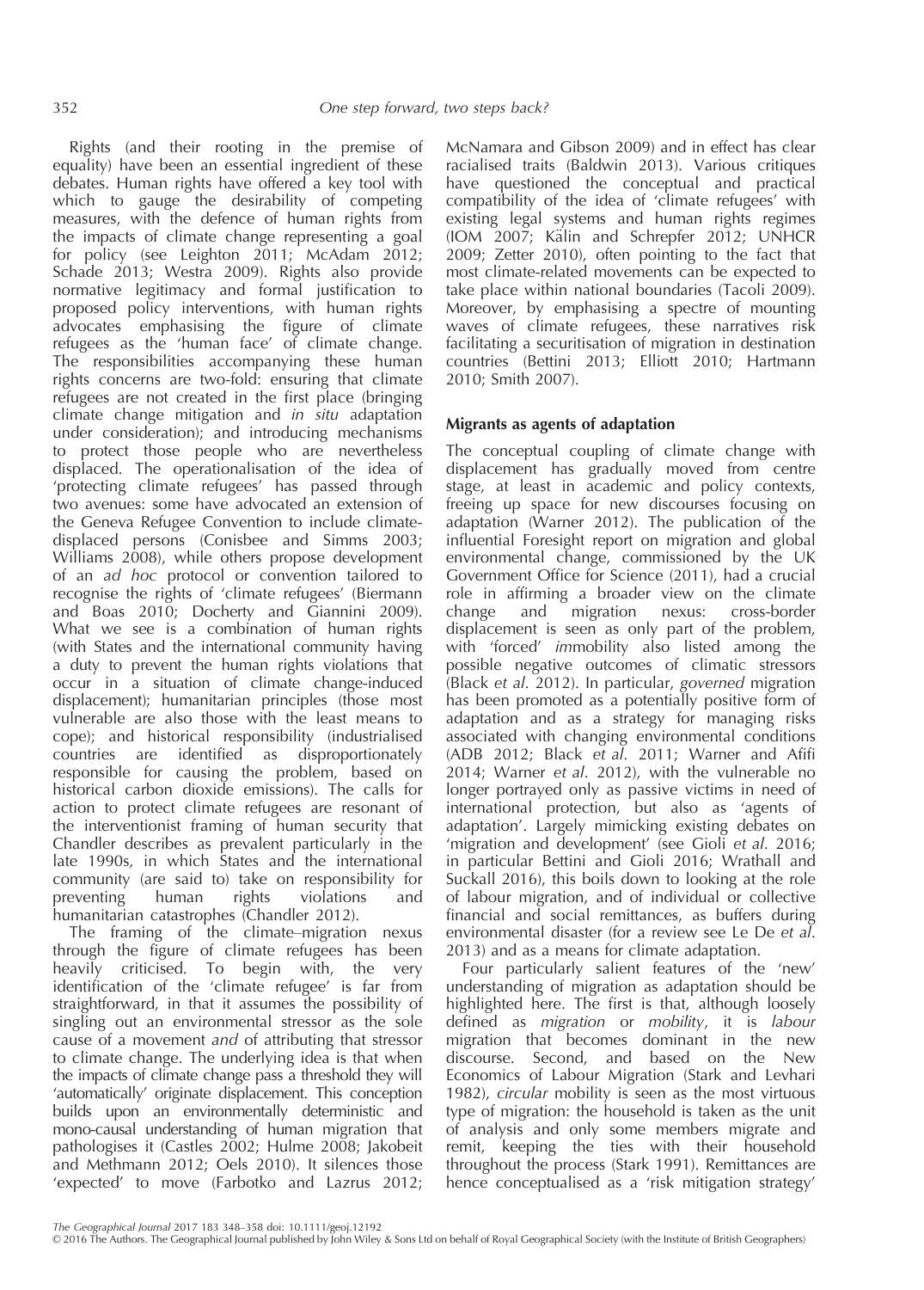whereby labour migration is part of a portfolio of livelihood strategies that households use to shield themselves from various types of risk (e.g. economic, environmental, conflict). In this context, remittances have been described as a form of 'household sponsored insurance system' (Yang and Choi 2007). Third, this type of mobility is overwhelmingly practised in the global South, where access to financial instruments and products and other forms of social protection is scant (Schrieder and Knerr 2000). Additionally, informal work, precarious land rights, and inherently risky subsistence agriculture, severely limit the ability of people to cope with crisis, and remittances constitute a more reliable source of income which is not affected by local conditions. Having this scenario in mind, leading international bodies conceptualise migration in a way that prioritises circular migration (Hugo 2008; World Bank 2013) and increasingly, South–South types of movement. Fourth, migrant selectivity is crucial as human capital should match the goal of ideally maximising while diversifying incomes. Migrants involved in this circular kind of mobility, from and within the global South, are therefore healthy, young and predominantly men (for a critique, see Kunz 2011). This has several (gendered) implications, including the frequently highlighted fact that the costs of migration are high (in terms of both social and financial capital), and remittances seldom benefit the poorest households (De Haas 2005; Mazzucato et al. 2008), and may even exacerbate existing inequality and vulnerability in the context of disasters (Le De et al. 2015).

In sum, the idea of migration as adaptation has emerged in the wake of a more comprehensive understanding of the climate change–migration nexus. The narrow focus on the environment as a driver and root cause for displacement has given ground to a 'developmentalised' narrative that couches the question of climate and migration in the context of the complex and fast-changing processes currently reshaping the 'global South' – where (global) environmental change is but one among many drivers of change in general, and of mobility in particular.

In contrast to the wealth of critiques of the 'climate refugees' narrative which exist, remarkably few studies (among the exceptions are Baldwin 2014; Bettini 2014; Felli 2013; Felli and Castree 2012; Methmann and Oels 2015; Turhan et al. 2015) have explored the policy and political implications of this shift, and its relations to broader changes in the landscapes of climate politics, migration governance, and developmental interventions. This is a significant gap, as increasingly the integration between disaster risk, adaptation to climate change, and development is prescribed as a necessary step for meeting human development goals (Agrawal and Lemos 2015; Schipper and Pelling 2006), and the mainstreaming of environmental concerns into wider policy agendas is actively pursued.

## The evaporation of (in)justice?

The shift we have outlined in the discursive landscape has profound implications  $vis$   $\dot{a}$  vis the very possibility of posing climate change as a problem of (in)justice. As we have seen, the two understandings of the climate change and migration nexus on which we have focused are emanations of different forms of governmentality and different international policy discourses – calling on different scientific expertise, policy arenas and imaginaries.

The figure of the climate refugee emanates from an outdated world map characterised by a 'simple' North–South line (in the Kyoto protocol, the world is divided between Annex 1 countries and the rest). The actors with key roles are States and an 'international community', torn between the benevolence of human rights and the 'noise of weapons' echoing from national security concerns. This framing silences those people who are directly experiencing ecological vulnerability, relegating them to the double role of agency-less victims and sources of danger. However, the discourse on climate refugees focuses on the inherent right to protection held by displaced persons as much as on concern for the implications of ungoverned mass movements of people. One core element of this narrative, arguably one of the reasons for its resilience even among progressive actors, is that it addresses the sense of (in)justice that accompanies both climate change and displacement, and offers a clear although problematic route in which to channel it. To be clear we are not claiming that the figure of the climate refugee and the discourses built on it offer(ed) sound, sustainable and progressive mechanisms for the definition and 'implementation' of such responsibility. The conundrums surrounding responsibility for climate mitigation and adaptation that the literature highlights (see third section) are not resolved in any meaningful way by the figure of the climate refugee. Quite to the contrary, we are convinced that the figure of the climate refugee is analytically flawed, normatively problematic, and legally impracticable. Nonetheless, an important ingredient of discourses on climate refugees, and one with significant discursive effects, is that they pose the question of responsibility, which entails a problematisation of climate change and its impacts on human mobility that considers the issue of climate justice.

At least in its humanitarian/progressive articulation, the figure of the climate refugee is a reminder that climate change enshrines a 'foundational' international inequality – both in terms of historical responsibilities and of differentiated adaptive capacities (however under-defined these aspects may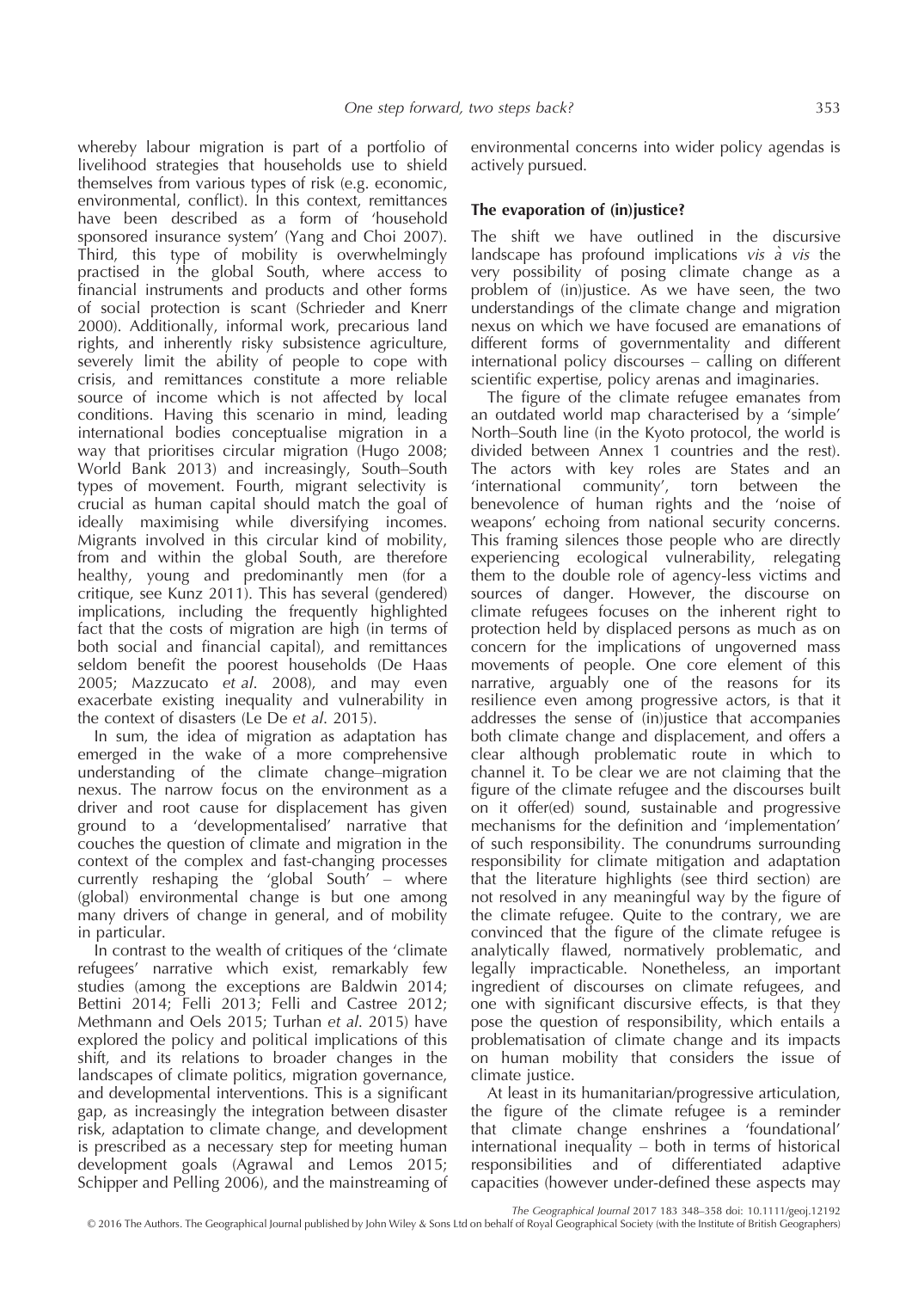be); it represents a tacit recognition of climate vulnerability as the result of structural 'wrongs'. On these bases, States and 'the international community' are pinned down to their responsibility (and legal duty) to protect/house/welcome/offer refuge to ecologically vulnerable populations displaced by climate change. Indeed, the figure of the climate refugee has functioned in a number of campaigns (Environmental Justice Foundation 2009; Greenpeace 2008; WPC 2010) as a reminder of the fundamental injustice in climate change – a wrong to which someone is exposed, with someone having a responsibility for it, both in the sense of burden sharing and in the sense of harm avoidance (for an explanation of these two typologies of justice, see Caney 2014).

In relatively subtle ways, the question of (in) equality and the reparation of a wrong are displaced from the core of the more recent narratives around migration as adaptation. Rather than emphasising the inherent rights of people affected by climate change (rights that are to be protected), these narratives emphasise the opportunity to move. The focus shifts to the opportunities offered by labour mobility both for the individual migrant and at the aggregate, societal level. The question of responsibility takes on a very different shape than in the climate refugees narrative. Rather than preventing displacement or establishing mechanisms to protect those who have been displaced, the responsibility becomes one of allowing, and even enabling, (some) people to become mobile. This responsibility may 'simply' entail refraining from preventing people from moving rather than undertaking costly in situ adaptation measures or climate change mitigation, but could also entail providing visas to people trying to embark upon labour migration, or facilitating<br>migration-more-actively<sup>4</sup>.

The migration as adaptation narrative mirrors the post-interventionist and resilience paradigms (see second section), and reproduces the latter's economised and neoliberal character (Reid 2013). Ecologically vulnerable populations are to be transformed into adaptive subjects, hoping to reach a dynamic form of socio-economic development based on the idea of resilience goals (Agrawal and Lemos 2015). States become enforcers and facilitators rather than active actors, with the market and selforganisation becoming key mechanisms. In the case of climate and migration, as for contemporary mainstream opinion on the governance of migration, the focus is on circular and/or temporary labour migration, not least because of the autonomous adaptation funding mechanism the remittances promise to represent. The (economic) migrant (from the global South, and moving within the global South) is centre stage, an industrious individual who, by gaining access to formal labour markets, increases his own resilience. The nation state and the international

community are to govern the movement of labour migrants in order for them to undertake adaptation measures and secure themselves. The horizon of this narrative is the fostering of resilience, which is achieved with the ability of individuals to improve their own situations. As the idea that those affected most by the negative effects of climate change enjoy a right to be protected is given less attention, the impetus for pursuing the allocation of responsibility and remedying the ills that climate change causes also weakens. Thus the very idea of responsibility (whether based on inherent rights, general humanitarian sentiments or the principle of historical responsibility) becomes less relevant, if not irrelevant. The existence of inequalities is depoliticised into difference. This is not to say that climate change is not taken seriously; indeed, quite the opposite, as it is being elevated into the highest ranks in political and economic fora. But however important, dangerous, and even potentially disruptive climate change is said to be (e.g. World Bank 2014), it is not posed mainly as a matter of (in)justice. Put in extreme terms, one could say that the idea of any 'wrong' fades away; inequality and injustice end up at the periphery, and no longer feature among the defining traits of the problematisation of climate change and migration, upon which the narrative on migration as adaptation resides.

## Conclusion

As we have seen, the shift that has recently taken place in the way the climate change–migration nexus is predicated represents a step forward: at least, the improved understanding of migration and of the agency acknowledged in vulnerable populations together offer sounder and more refined bases to understand and discuss the issue, inside and outside the fora of international climate policy.

At the same time, this article warns that emerging narratives and the solutions they envision may represent a step backwards in terms of the possibility of posing the question of justice. Our concern is that the growing relevance of the narrative of migration as adaptation, and the broader shifts it symptomatises might mean that the idea of a foundational wrong behind climate change, and the related responsibility to do something about it, is replaced by a depoliticised notion of resilience. If that were to be the case, the impetus or obligation also to determine politically any (re-)distribution of resources and to address the constellation of inequalities in relation to climate change would wane.

To be clear, there is no nostalgia for 'climate refugees'. The concept is flawed, and the map to which it speaks (carved by a linear South–North divide) no longer exists, nor captures contemporary networked geographies of socio-political inequality and injustice. Moreover, the debate on climate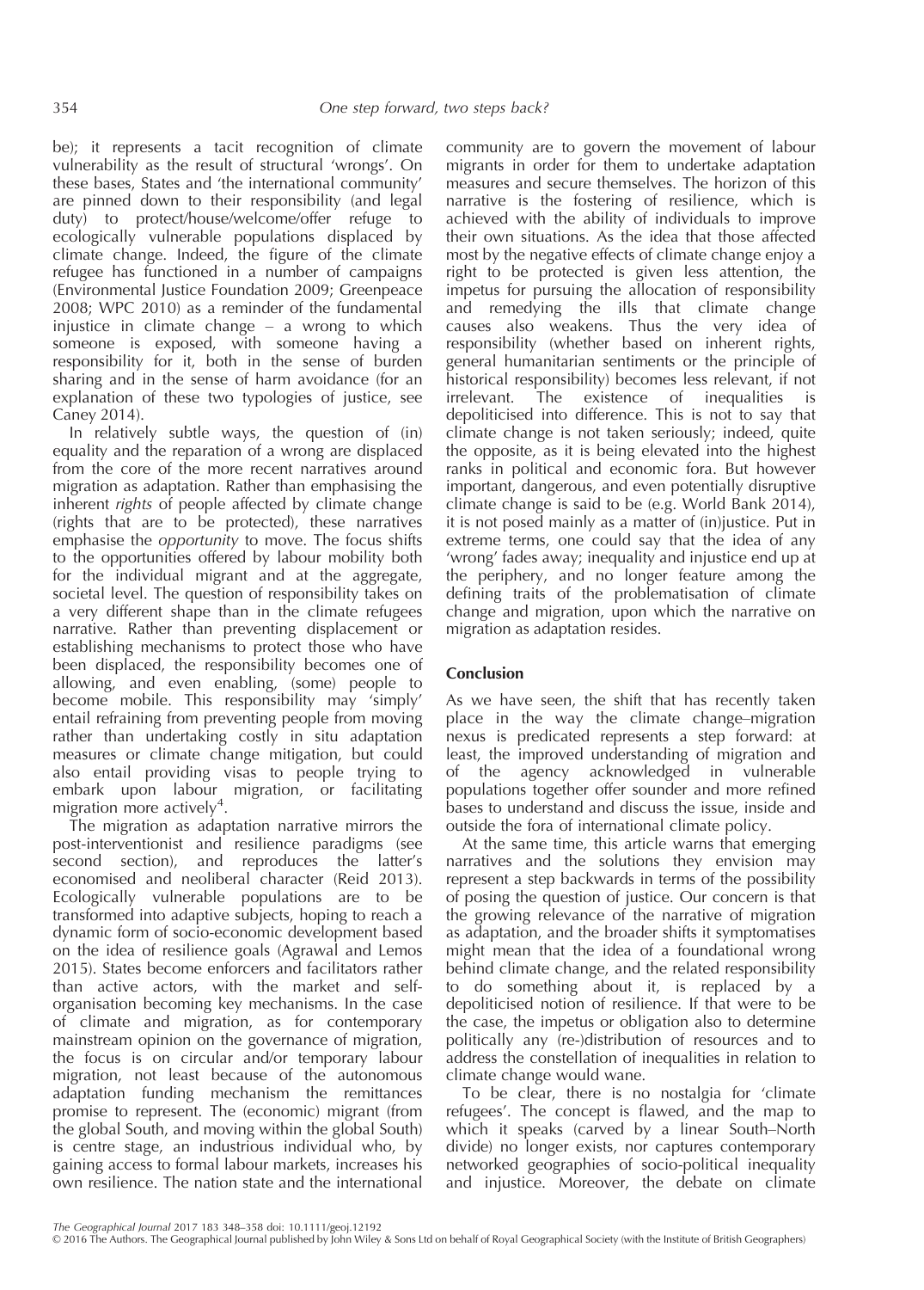change and migration can be expected to continue along the bumpy and twisted path on which it has travelled so far. In spite of the growing momentum gained by the narrative on 'migration as adaptation', the figure of the climate refugee is a die-hard character, which has been brought back into the limelight by recent events, not least in Syria and in the Mediterranean (see first section), and may well experience a renaissance in policy and academic arenas (see e.g. Gemenne 2015).

Nonetheless, our analysis highlights a number of concerning tendencies in relation to the politics of climate change and migration, with a possible marginalisation of the foundation for posing the issue of climate justice. Giving labour markets the responsibility to redistribute resources and regulate adaptation risks undermining the very possibility to identify and act upon the constellations of inequalities related to climate change. The risk is to fall for the depoliticised illusion that the tensions and structural injustices in debates about climate refugees have disappeared; of which the narrative of 'migration as adaptation' could be a sign.

Finally, the increasingly restrictive attitudes that both the EU and a number of European States have shown with regard to asylum and the rights of displaced persons only reinforce the awareness of the struggles necessary to 'force' the question of equality onto contemporary political landscapes. The large numbers of deaths in the Mediterranean and the push to securitise the borders within and around Europe are a warning against the conservative responses that could emerge against those 'disenfranchised' by the impacts of climate and environmental change (even when they might be in flight). What these deaths and broken lives warn against is the evaporation from contemporary mainstream political discourse of even the formal ideas of a responsibility to protect and to welcome, and of care and justice. When thinking about a future of changing climates, we see these as tendencies to fear – rather than the mounting numbers of destitute people on the move that agitate much of today's public debates.

#### Acknowledgements

Dr Gioli's contribution to this work received the support of the Himalayan Adaptation, Water and Resilience (HI-AWARE) consortium under the Collaborative Adaptation Research Initiative in Africa and Asia (CARIAA) with financial support from the UK Government's Department for International Development and the International Development Research Centre, Ottawa, Canada. Dr Gioli's research was also partially supported by core funds of ICIMOD contributed by the governments of Afghanistan, Australia, Austria, Bangladesh, Bhutan, China, India, Myanmar, Nepal, Norway, Pakistan, Switzerland, and

the United Kingdom. The views expressed in this work are those of the authors and do not necessarily represent those of the UK Government's Department for International Development, the International Development Research Centre, Canada or its Board of Governors. In addition, they are not necessarily attributable to ICIMOD and do not imply the expression of any opinion by ICIMOD concerning the legal status of any country, territory, city or area of its authority, or concerning the delimitation of its frontiers or boundaries, or the endorsement of any product. This work also benefited greatly from COST Action IS1101 'Climate Change and Migration: Knowledge, Law and Policy, and Theory'. We are grateful to the anonymous referees for their constructive critiques. We are also especially thankful to Dr Golam Rasul (ICIMOD), Elizabeth Black and Mary Shelley.

#### **Notes**

- 1 The latest report by the Intergovernmental Panel on Climate Change (IPCC) devotes significant space to the phenomenon (see chapter 12 in IPCC 2014), while the Office of the United Nations High Commissioner for Human Rights (OHCHA) includes migration and displacement as human rights concerns in the context of climate change (OHCHA 2009). Several policy initiatives have urged for action to tackle and prepare for planned relocation (UNHCR 2014) and international displacement as a consequence of climate change (most prominently, the Nansen initiative, see Gemenne and Brücker 2015). Within the regime of the UNFCCC, human mobility features in the outcomes of the 2015 Paris Climate Summit (UNFCCC 2016) – as it did in paragraph 14(f) of the Cancun Adaptation Framework (UNFCCC 2010) and the Doha decision (UNFCCC 2013, 3/ CP.18, 7(a)(vi)). The Paris Agreement establishes a task force on displacement under the remit of the Warsaw International Mechanism for Loss and Damage (UNFCCC 2016, par. 49).
- 2 Contrary to the assumption (shared by many studies) that the polyphony (or cacophony) of definitions has represented an obstacle to the advancement of the debate, arguably it has allowed a number of disparate actors to address 'climate migration' in ways compatible with their agendas, thereby contributing to the recognition of the climate change and migration nexus as a phenomenon and a topic for science and policy.
- 3 See for instance articles in The Independent (Bawden 2014), The Guardian (2015), The National Observer (Dinshaw 2015), Time (Baker 2015).
- 4 For instance, in the aftermath of the 2004 tsunami the Government of the Republic of Korea gave priority to migrants from affected areas in the 2005 roster of applicants for the Employment Permit System (IOM 2007).

#### References

ADB 2012 Addressing climate change and migration in Asia and the Pacific Asian Development Bank, Mandaluyong City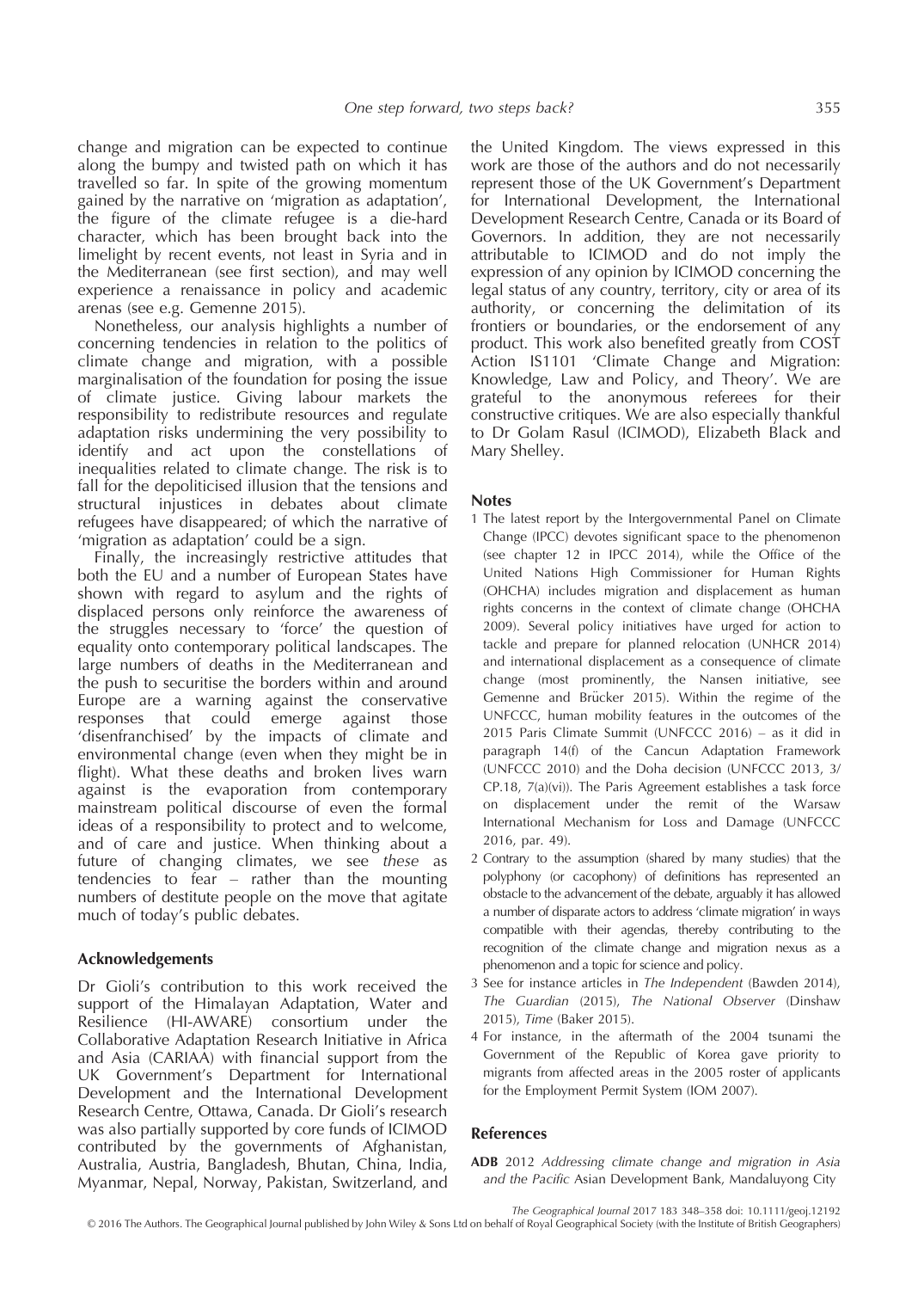- Agrawal A and Lemos M C 2015 Adaptive development Nature Climate Change 5 185–7
- Baker A 2015 How climate change is behind the surge of migrants to Europe Time 7 September
- Baldwin A 2013 Racialisation and the figure of the climatechange migrant Environment and Planning A 45 1474–90
- Baldwin A 2014 Pluralising climate change and migration: an argument in favour of open futures Geography Compass 8 516–28
- Bauman Z 2015 The migration panic and its (mis)uses Social Europe Blog [online] [\(www.socialeurope.eu/2015/12/](http://www.socialeurope.eu/2015/12/migration-panic-misuses/) [migration-panic-misuses/](http://www.socialeurope.eu/2015/12/migration-panic-misuses/)) Accessed December 2015
- Bawden T 2014 Official prophecy of doom: global warming will cause widespread conflict, displace millions of people and devastate the global economy The Independent [online] 18 March
- Bettini G 2013 Climates barbarians at the gate? A critique of apocalyptic narratives on climate refugees Geoforum 45 63–72
- Bettini G 2014 Climate migration as an adaption strategy: desecuritizing climate-induced migration or making the unruly governable? Critical Studies on Security 2 180–95
- Bettini G and Gioli G 2016 Waltz with development: insights on the developmentalization of climate-induced migration Migration and Development 5 171–89
- Biermann F and Boas I 2008 Protecting climate refugees the case for a global protocol Environment 50 8–16
- Biermann F and Boas I 2010 Preparing for a warmer world: towards a global governance system to protect climate refugees Global Environmental Politics 10 60–88
- Black R, Arnell N W, Adger W N, Thomas D S G and Geddes A 2012 Migration, immobility and displacement outcomes following extreme events Environmental Science and Policy 27 532–43
- Black R, Bennett S, Thomas S and Beddington J 2011 Climate change: migration as adaptation Nature 478 447–9
- Bond P 2012 Politics of climate justice: paralysis above, movement below University of Kwazulu-Natal Press, Scottsville, South Africa
- Broome J 2012 Climate matters: ethics in a warming world W W Norton, New York NY and London
- Caney S 2014 Two kinds of climate justice: avoiding harm and sharing burdens Journal of Political Philosophy 22 125–49
- Castles S 2002 Environmental change and forced migration: making sense of the debate New issues in Refugee Research UNHCR working paper 70
- Chakravarty S, Chikkatur A, deConinck H, Pacala S, Socolow R and Tavoni M 2009 Sharing global CO2 emission reductions among one billion high emitters Proceedings of the National Academy of Sciences 106 11884–8
- Chandler D 2012 Resilience and human security: the postinterventionist paradigm Security Dialogue 43 213–9
- Chandler D 2014 Resilience: the governance of complexity Routledge, London
- Chatterton P, Featherstone D and Routledge P 2013 Articulating climate justice in Copenhagen: antagonism, the commons, and solidarity Antipode 45 602–20
- Christian Aid 2007 Human tide. The real migration crisis Christian Aid, London

Conisbee M and Simms A 2003 Environmental refugees: the case for recognition New Economics Foundation, London

- Cook B I, Anchukaitis K J, Touchan R, Meko D M and Cook E R 2016 Spatiotemporal drought variability in the Mediterranean over the last 900 years Journal of Geophysical Research: Atmospheres 121 2060–74
- Council of the European Union 2008 Climate change and international security – Report from the Commission and the Secretary-General/High Representative Brussels
- Dinshaw F 2015 This is what a climate refugee looks like The National Observer 4 September
- Docherty B and Giannini T 2009 Confronting a rising tide: a proposal for a convention on climate change refugees Harvard Environmental Law Review 33 349–403
- Dunn Cavelty M, Kaufmann M and Søby Kristensen K 2015 Resilience and (in)security: practices, subjects, temporalities Security Dialogue 46 3–14
- Elliott L 2010 Climate migration and climate migrants: what threat, whose security? in McAdam J (ed) Climate change and displacement: multidisciplinary perspectives Hart Publishing, Oxford
- Environmental Justice Foundation 2009 No place like home where next for climate refugees? Environmental Justice Foundation, London
- Evans B and Reid J 2013 Dangerously exposed: the life and death of the resilient subject Resilience: International policies, practices and discourses 1 83–98
- Evans B and Reid J 2014 Resilient life: the art of living dangerously Wiley, Cambridge
- Farbotko C and Lazrus H 2012 The first climate refugees? Contesting global narratives of climate change in Tuvalu Global Environmental Change 22 382–90
- Felli R 2013 Managing climate insecurity by ensuring continuous capital accumulation: 'climate refugees' and 'climate migrants' New Political Economy 18 337–63
- Felli R and Castree N 2012 Neoliberalising adaptation to environmental change: foresight or foreclosure? Environment and Planning A 44 1–4
- Fröhlich C J 2016 Climate migrants as protestors? Dispelling misconceptions about global environmental change in prerevolutionary Syria Contemporary Levant 1 38–50
- Frumhoff P, Heede R and Oreskes N 2015 The climate responsibilities of industrial carbon producers Climatic Change 132 157–71
- Gardiner S, Caney S, Jamieson D and Shue H 2010 Climate ethics: essential readings University Press, New York, NY and Oxford
- Gemenne F 2011 How they became the human face of climate change. Research and policy interactions in the birth of the 'environmental migration' concept in Piguet E, Pécoud A and de Guchteneire P eds Migration and climate change Cambridge University Press, Cambridge
- Gemenne F 2015 One good reason to speak of 'climate refugees' Forced Migration Review 49 70–1
- Gemenne F and Brücker P 2015 From the guiding principles on internal displacement to the Nansen Initiative: what the governance of environmental migration can learn from the governance of internal displacement International Journal of Refugee Law 27 245–63
- Gioli G, Hugo G, Costa M M and Scheffran J 2016 Human mobility, climate adaptation, and development Migration and Development 5 165–70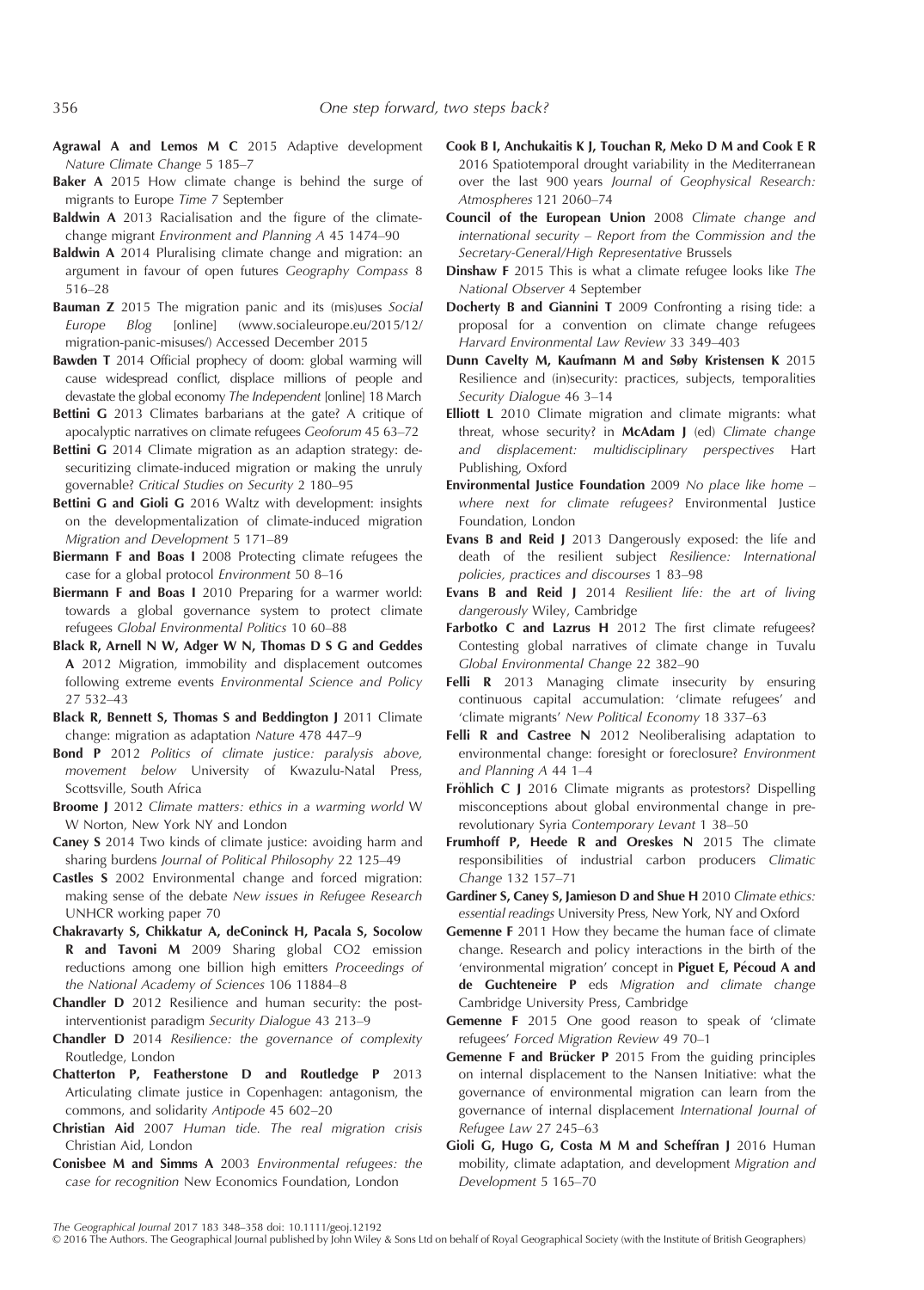- Greenpeace 2008 Blue alert climate migrants in South Asia: estimates and solutions Greenpeace India, Bangalore
- Grove K 2014a Biopolitics and adaptation: governing socioecological contingency through climate change and disaster studies Geography Compass 8 198–210
- Grove K J 2014b Adaptation machines and the parasitic politics of life in Jamaican disaster resilience Antipode 46 611–28
- de Haas H 2005 International migration, remittances and development: myths and facts Third World Quarterly 26 1269–84
- Hartmann B 2010 Rethinking climate refugees and climate conflict: rhetoric, reality and the politics of policy discourse Journal of International Development 22 233–46
- Hugo G 2008 Migration, development and environment IOM Migration Research Series IOM, Geneva
- Hulme M 2008 Climate refugees: cause for a new agreement? Environment 50 50–1
- IOM 2007 Migration and the environment, ninety-fourth session Discussion note International Organization for Migration, Geneva
- IPCC 2014 Climate change 2014: impacts, adaptation, and vulnerability. Part A: global and sectoral aspects. Contribution of Working Group II to the Fifth Assessment Report of the Intergovernmental Panel on Climate Change Cambridge University Press, Cambridge, UK and New York, NY, USA
- Jakobeit C and Methmann C 2012 'Climate refugees' as dawning catastrophe? A critique of the dominant quest for numbers in Scheffran J, Brzoska M, Link M and Schilling J eds Climate change, human security and violent conflict: challenges for societal stability Springer, New York NY
- Joseph J 2013 Resilience as embedded neoliberalism: a governmentality approach Resilience: International policies, practices and discourses 1 38–52
- Kälin W and Schrepfer N 2012 Protecting people crossing borders in the context of climate change: normative gaps and possible approaches Legal and Protection Policy Research Series UNHCR, Geneva
- Kelley C P, Mohtadi S, Cane M A, Seager R and Kushnir Y 2015 Climate change in the Fertile Crescent and implications of the recent Syrian drought Proceedings of the National Academy of Sciences USA 112 3241–6
- Kunz R 2011 The political economy of global remittances. Gender, governmentality and neoliberalism Routledge, Abingdon
- Le De L, Gaillard J and Friesen W 2013 Remittances and disaster: a review. International Journal of Disaster Risk Reduction 4 34–43
- Le De L, Gaillard J and Friesen W 2015 Poverty and disasters: do remittances reproduce vulnerability? Journal of Development Studies 51 538–53
- Leighton M 2011 Drought, desertification and migration: past experiences, predicted impacts and human rights issues in Piguet E, Pécoud A and de Guchteneire P eds Migration and climate change Cambridge University Press, Cambridge
- Mayer B 2014 'Environmental migration' as advocacy: is it going to work? Refuge 29 27–41
- Mazzucato V, Van Den Boom B and Nsowah-Nuamah N N 2008 Remittances in Ghana: origin, destination and issues of measurement International Migration 46 103–22
- McAdam J 2012 Climate change, forced migration and international law Oxford University Press, Oxford,
- McNamara K E and Gibson C 2009 'We do not want to leave our land': Pacific ambassadors at the United Nations resist the category of 'climate refugees' Geoforum 40 475–83
- Methmann C and Oels A 2015 From 'fearing' to 'empowering' climate refugees: governing climate-induced migration in the name of resilience Security Dialogue 46 51–68
- Morrissey J 2012 Rethinking the 'debate on environmental refugees': from 'maximilists and minimalists' to 'proponents and critics' Journal of Political Ecology 19 37–49
- Myers N 2002 Environmental refugees: a growing phenomenon of the 21st century Philosophical Transactions: Biological Sciences 357 609–13
- Oels A 2010 Saving "climate refugees" as bare life? A theorybased critique of refugee status for climate-induced migrants. Paper presented at the ESF-ZiF-Bielefeld Conference on Environmental Degradation and Conflict", Bielefeld, 5-9th December.
- Office of the High Commissioner for Human Rights 2009 Report of the OHCHR on the relationship between climate change and human rights.
- Ransan-Cooper H, Farbotko C, McNamara K E, Thornton F and Chevalier E 2015 Being(s) framed: the means and ends of framing environmental migrants Global Environmental Change 35 106–15
- Reid J 2012 The disastrous and politically debased subject of resilience Development Dialogue 58 67–80
- Reid J 2013 Interrogating the neoliberal biopolitics of the sustainable development-resilience nexus International Political Sociology 7 353–67
- Reuveny R 2007 Climate change-induced migration and violent conflict Political Geography 26 656–73
- Roberts E and Huq S 2015 Coming full circle: the history of loss and damage under the UNFCCC International Journal of Global Warming 8 141–57
- Roberts J T and Parks B C 2007 A climate of injustice: global inequality, North–South politics, and climate policy MIT Press, Cambridge, MA and London
- Sassen S 2014 Expulsions: brutality and complexity in the global economy Harvard University Press, Cambridge, MA
- Schade J 2013 Climate change and planned relocations: risks and a proposal for safeguards in Faist T and Schade J eds Disentangling migration and climate change. Methodologies, political discourses and human rights Springer, Dordrecht
- Schipper L and Pelling M 2006 Disaster risk, climate change and international development: scope for, and challenges to, integration Disasters 30 19–38
- Schlosberg D and Collins L B 2014 From environmental to climate justice: climate change and the discourse of environmental justice Wiley Interdisciplinary Reviews: Climate Change 5 359–74
- Schrieder G and Knerr B 2000 Labour migration as a social security mechanism for smallholder households in Sub-Saharan Africa: the case of Cameroon Oxford Development Studies 28 223–36
- Smith P J 2007 Climate change, mass migration and the military response Orbis 51 617–33
- Stark O 1991 The migration of labor Basil Blackwell, Oxford

The Geographical Journal 2017 183 348–358 doi: 10.1111/geoj.12192 © 2016 The Authors. The Geographical Journal published by John Wiley & Sons Ltd on behalf of Royal Geographical Society (with the Institute of British Geographers)